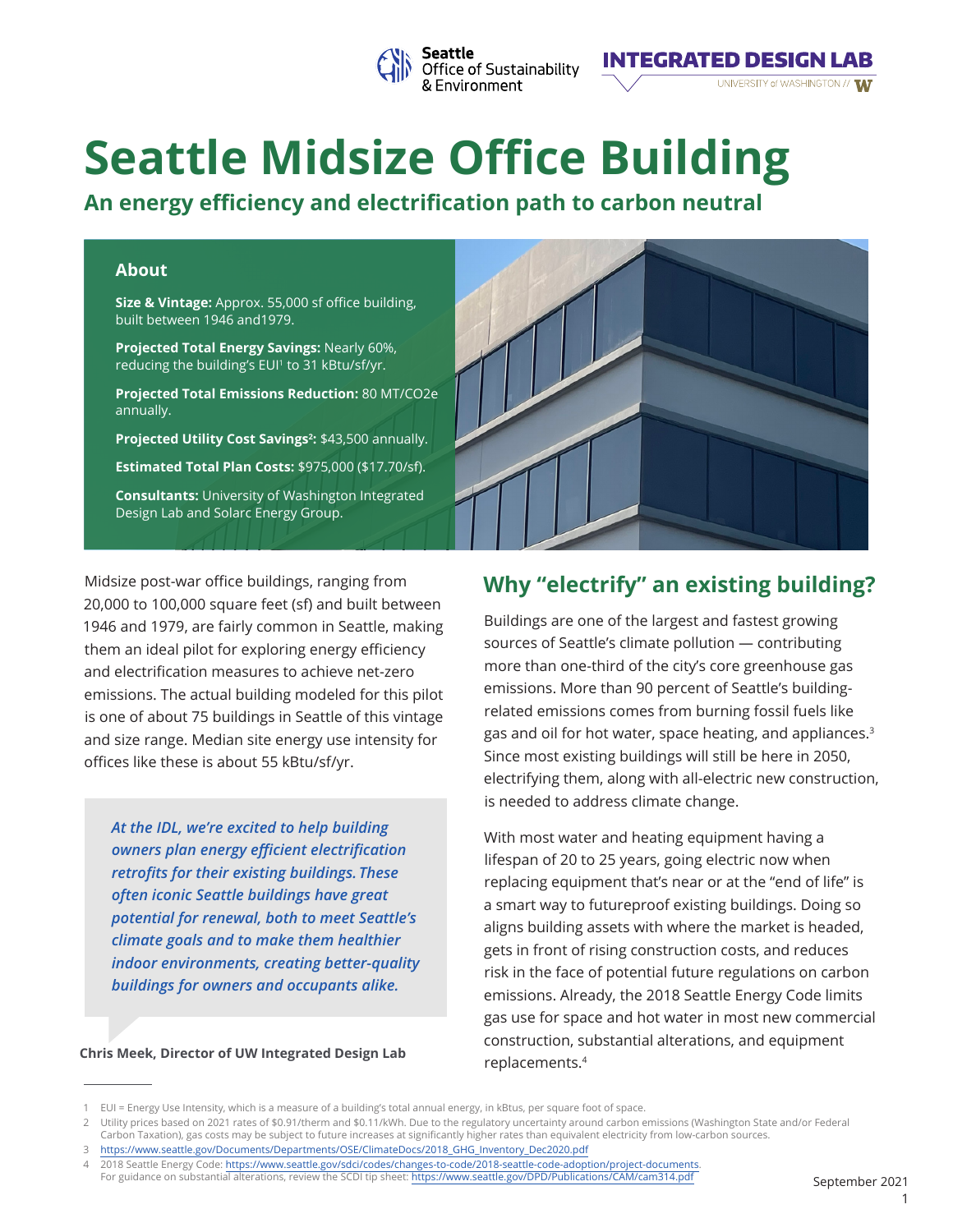# **Steps to carbon neutral for a midsize office building:**

Existing buildings can and must be part of a solution to climate change. In this case, the UW Integrated Design Lab and Solarc Energy Group conducted modeling on a typical midsize office building, and identified a five-step path to **reduce energy use by nearly 60 percent and emissions by 92 percent** to achieve an allelectric, carbon neutral building.<sup>5</sup> An optional solar parking canopy for net zero-energy is also included.





#### **Solar Energy (Bonus Step)**

Adding a 23,000 sf parking canopy of solar photovoltaic panels (430kW system) enables the building to achieve net-zero energy use, which means that **all the energy to power the building could be generated on site.** The parking canopy also provides shade and rain protection for tenants.

**Estimated cost: \$3,000/kW (installed capacity)**

<sup>5</sup> In 2019, Seattle City Light emissions factors were 41.57 lbs. Co2/MWh and City Light offsets these emissions to achieve carbon-neutral status as an electric utility. Building owners should, however, participate in the utility's Green Up Program to call their building net-zero at the site. Visit https://www.seattle.gov/city-light/business-solutions/renewable-energy-services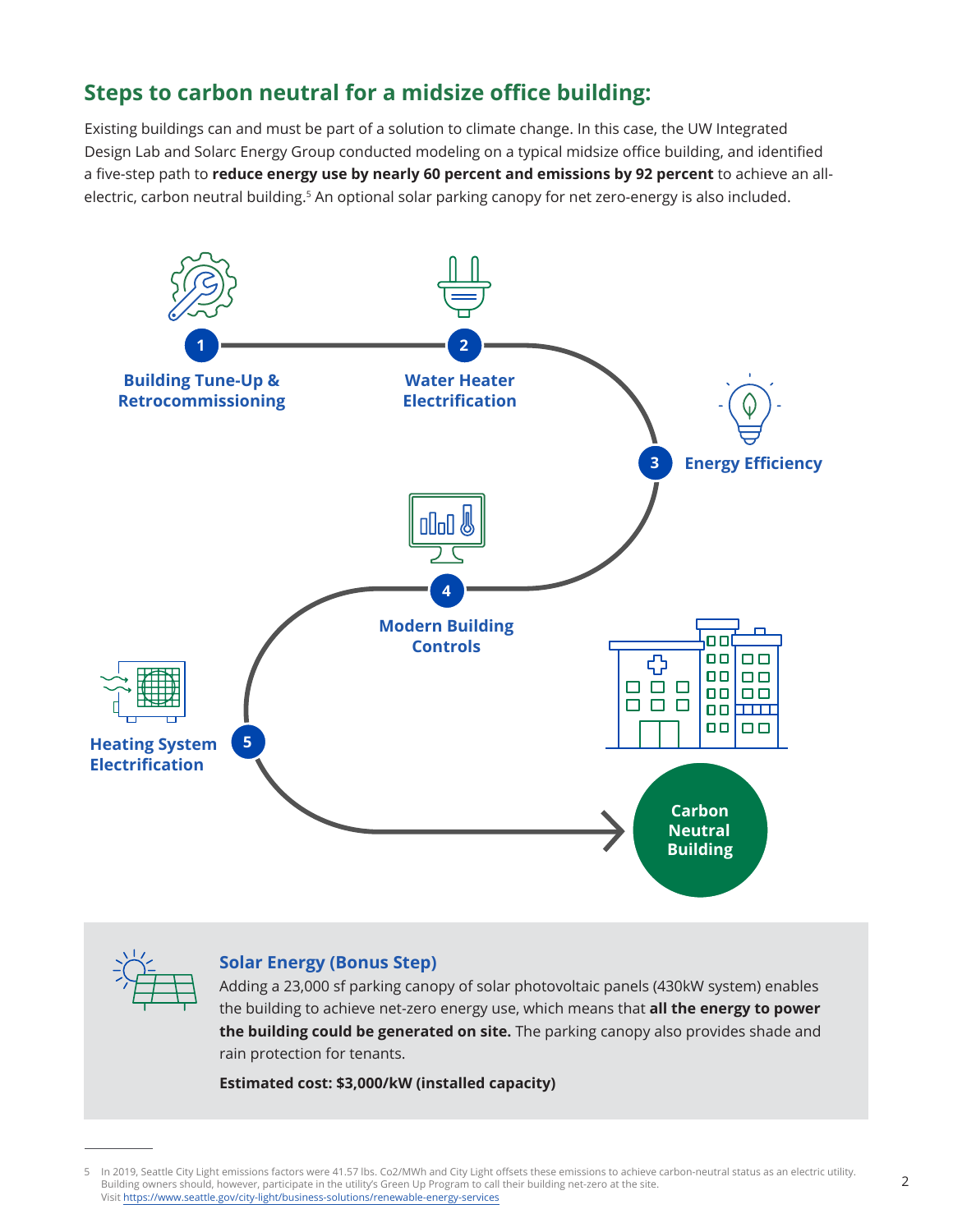#### **Building Tune-Up & Retrocommissioning**

Optimizing existing equipment to work as well as it can reduces energy use 12 percent and emissions 6 percent. This involves adjusting setpoints and schedules and reducing heating, ventilation, and cooling (HVAC) system leaks, which supports meeting Seattle's Building Tune-Ups requirement.

#### **Estimated cost: \$0.45/sf**

**1**

**3**

**4**

#### **2 Water Heater Electrification**

Replacing the original, 50+-year-old gas domestic hot water (DHW) heater with two SANDEN CO2 electric heat-pump water heaters is estimated to reduce gas use 8 percent and emissions 6.5 percent. Since DHW equipment has few dependencies on other efficiency measures, it can be upgraded before the energy efficiency step, avoiding an emergency replacement and realizing emissions reductions early on.

**Estimated cost: \$0.50/sf**

#### **Energy Efficiency**

Lighting and plug load measures are projected to lower total energy use by 23 percent, while improving comfort and aesthetics, helping right-size future electric equipment, and meeting the Washington State Clean Buildings Act EUI targets.

*This stepped approach can help building owners meet nearer term energy efficiency requirements like Seattle Building Tune-Ups and the Washington Clean Buildings Act, while also planning for future electrification actions that reduce climate emissions.*

**Nicole Ballinger, Buildings and Energy Strategic Advisor at Seattle Office of Sustainability & Environment**

**Washington State Clean Buildings** The State EUI target for existing commercial offices over 50,000 sf is 60 to 66 kBtu/sf/yr depending on use. **Learn more »**

**3a Updating the lighting to LED** with Luminaire Level Lighting Controls on the interior modernizes the office and enables tenants to control the lighting. Upgrading exterior lighting to LED brightens the parking lots. These combined updates reduce electric use 18 percent.

**Estimated cost: \$4.50/sf (interior) and \$0.25/sf (exterior)**



**Reducing plug load energy** by upgrading office equipment to ENERGY STAR™ products and installing smart plug strips that turn off non-essential equipment lowers electric use 5 percent.

**Estimated cost: \$0.30/sf (smart plug strips only)**

#### **Modern Building Controls**

Upgrading the original pneumatic controls to direct digital controls (DDC) is critical to optimizing the heating system electrification and avoiding wasted energy. Energy use savings are projected at 4 percent, but larger savings may accrue through the ability to monitor use over time.

#### **Estimated cost: \$5.00/sf**

#### **5 Heating System Electrification**

Replacing the 50+-year-old, gas-fired boiler with an air-to-water electric heat pump supports a carbonneutral building with a total emissions reduction of 72.0 MT/CO2e tons annually and energy savings of 27 percent. Earlier energy efficiency steps reduce peak energy load, which helps avoid a costly electric service upgrade, although some internal electrical modifications still will be needed.

#### **Estimated cost above a typical gas system replacement: \$6.50/sf**

Note: Cost estimates were derived from RSMeans (a construction cost database) or were provided by Solarc Energy Group, based on comparable projects.